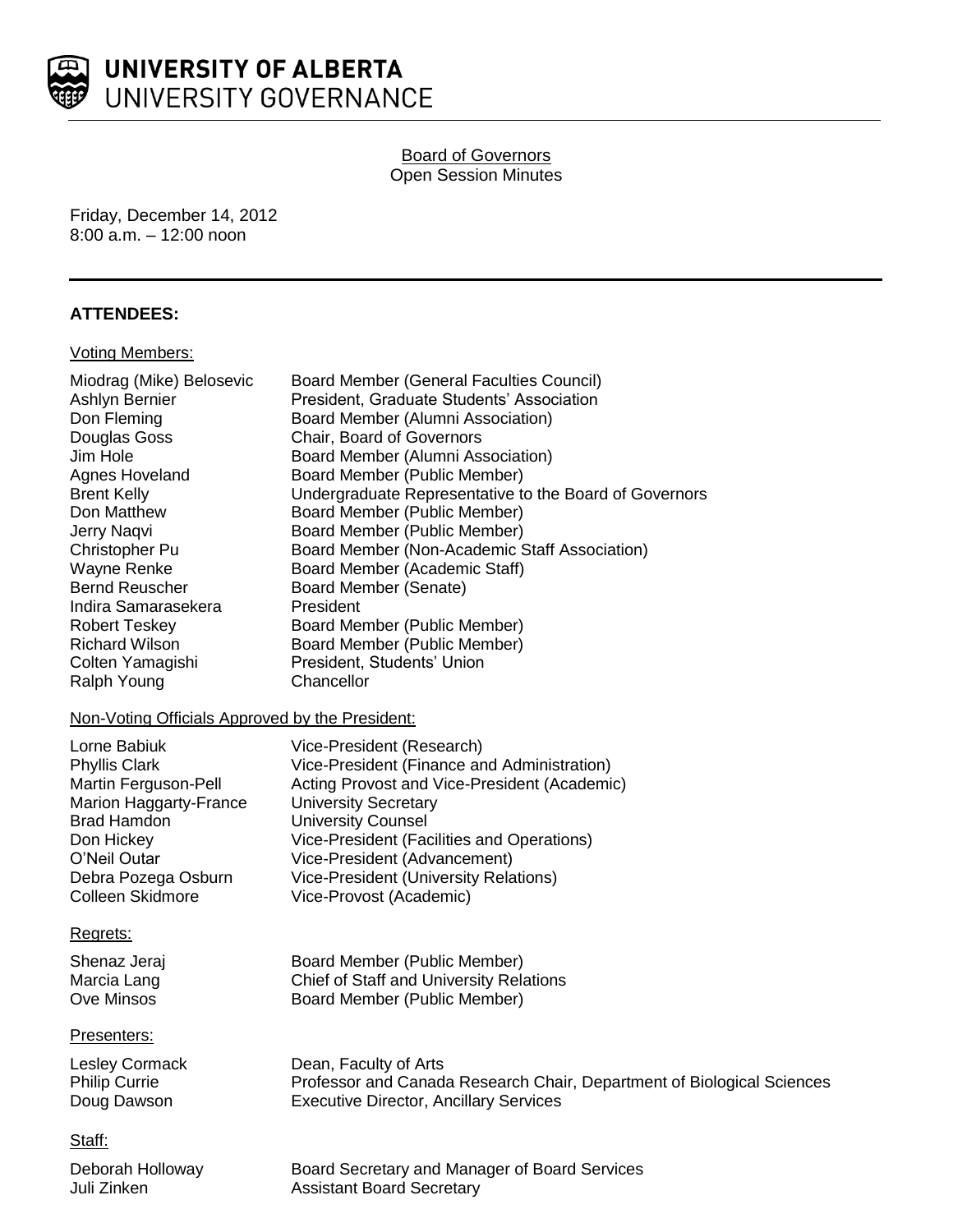# **OPENING SESSION**

## 1. *Chair's Session*

# 1.1 Call to Order and Confirmation of Quorum

Ms Holloway confirmed that the attendance constituted quorum. The Chair called the meeting to order at 8:10 a.m.

## 1.2 Approval of Open Session Agenda

The motion was moved and seconded.

THAT the Board of Governors approve the Open Session Agenda, as circulated.

**CARRIED**

# 1.3 Conflict of Interest – Opportunity for Declaration related to Agenda

The Chair made note of the following:

- o The University of Alberta has policy and procedure in place for Conflict of Interest and Conflict of Commitment, and Board members make annual disclosures.
- o In addition, Board members must declare any conflict related to the Board Agenda of each meeting and, in the event of such conflict, absent themselves from the discussion and voting on the item.
- o The *Post-Secondary Learning Act,* Section 16(5) states that: *The members of the board must act in the best interests of the university.*

The Chair invited members to declare conflicts of interest related to the Open Session Agenda of the meeting. The Chair observed no declarations and declared that the question was duly asked and answered.

## 1.4 Chair's Remarks

The Chair welcomed Christopher Pu, the representative of the Non-Academic Staff Association (NASA), to his first meeting of the Board of Governors. He noted that two public member vacancies remain.

The Chair reported a request from the University's Crisis Management Team to receive contact information for Board Members which would be used only in the event of an emergency. He advised that he would be sharing the information with the office.

## Presentation on Vertebrate Palaeontology Laboratory Research

*Presenter:* Philip Currie, Professor and Canada Research Chair, Department of Biological Sciences

## *Discussion:*

The Chair noted that this is the first in a series of presentations coming before the Board of Governors that will highlight research strengths at the University of Alberta.

Martin Ferguson-Pell, Acting Provost and Vice-President (Academic), reported that the University of Alberta had signed a memorandum of understanding (MOU) with leading online education provider Udacity. The MOU begins exploration of a research partnership for the collaborative development of systems for delivery, measurement and assessment of online learning courses and experiences. In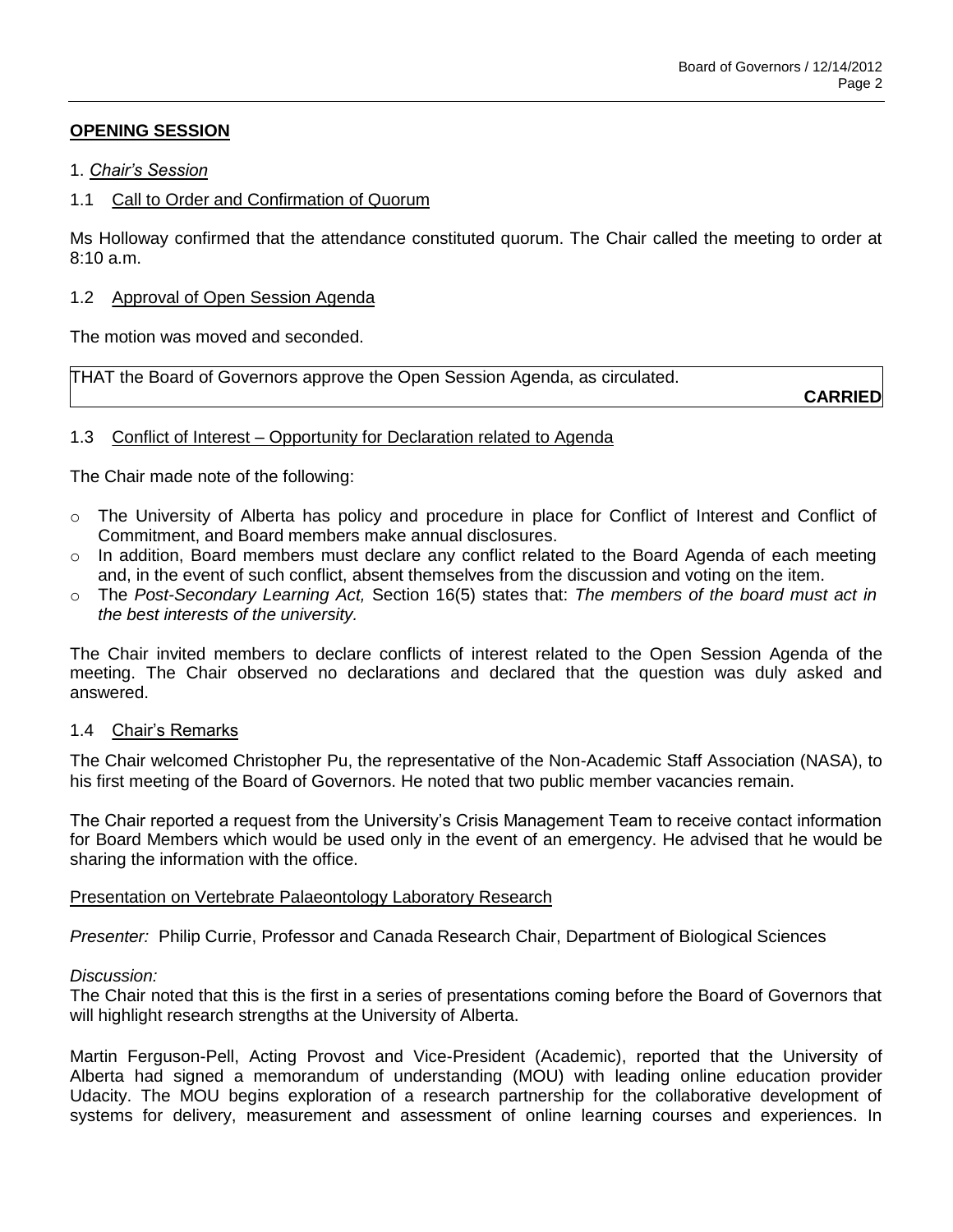addition, the partnership calls for a pilot project to develop a few courses in the [Faculty of Science](http://www.science.ualberta.ca/) that will be offered through the Udacity platform, with the expectation that at least one course can be taken for University of Alberta credit, which would set the University of Alberta apart from all other Canadian universities. The first Massive Open Online Course (MOOC) developed here will be Dino 101, based on the work of Professor Philip Currie.

With the aid of a PowerPoint presentation, Professor Currie described the history and impact of dinosaur research at the University, examples of species in the University's collection, and current palaeontology research projects.

# 2. *Report of the President*

Materials before members are contained in the official meeting file.

In addition to her written report, the President provided comments on the following matters:

- The President expressed appreciation to Board Members for their understanding in regards to the October Board meeting and for all of their good wishes on the birth of her granddaughter.
- She acknowledged the recent death of Professor Piotr Rudnicki and extended condolences to his family, friends and co-workers. He was an active member of the General Faculties Council and a professor of computing science. He had been with the University for almost 30 years.
- Last month, Megan Engel, a University of Alberta honours astrophysics graduate and a master's student in biophysics, was awarded a prestigious Rhodes Scholarship. With this award, Megan was accepted into a doctorate program in theoretical physics at Oxford University beginning in fall 2013.
- A group of nine students from the Faculties of Engineering and Science won the entrepreneurship category at the International Genetically Engineered Machine (iGEM) competition at the Massachusetts Institute of Technology. The students proposed a startup biotechnology company called Upcycled Aromatics, which would turn paper that cannot be recycled into high-valued specialty chemicals.
- Another group of four University of Alberta students garnered international attention when they won the best overall design in the student category at the 16<sup>th</sup> annual International Bicycle Design competition for their recumbent tricycle design, Gran Turismo. These students beat 590 entries from 45 countries and are now guaranteed two trips to Taiwan.
- The President reported on a meeting regarding the 2013 Comprehensive Institutional Plan (CIP) where the Vice-Presidents and CIP working group met with their counterparts in Enterprise and Advanced Learning. Assistant Deputy Minister, Gord Johnston, co-chaired the meeting. During the meeting our leadership in a number of areas, as the flagship institution in Campus Alberta, was acknowledged, and the Government indicated that they would like to explore how University of Alberta can share expertise, systems, best practices, etc. more broadly with the whole Campus Alberta system. Regarding the results-based budgeting, the Government indicated that they are at the beginning of a two year planning cycle.
- The President provided highlights from a recent Campus Alberta Future Directions meeting, including questions regarding performance agreements, budget increases, and the process going forward.
- It was recently announced that the University of Alberta had entered into an agreement (in principle) with Edmonton's three other leading post-secondary institutions (MacEwan University, NAIT and Norquest College) regarding potential areas of collaboration. The presidents and board chairs from the four institutions met and had a discussion on the impact that each institution has on our community and province, and the opportunities for collaboration. Talks regarding this collaboration are ongoing.
- The President reported that the Festival of Ideas was a great success. The event is a major relationship builder within the city—the Edmonton Arts Council and Capital Power are two main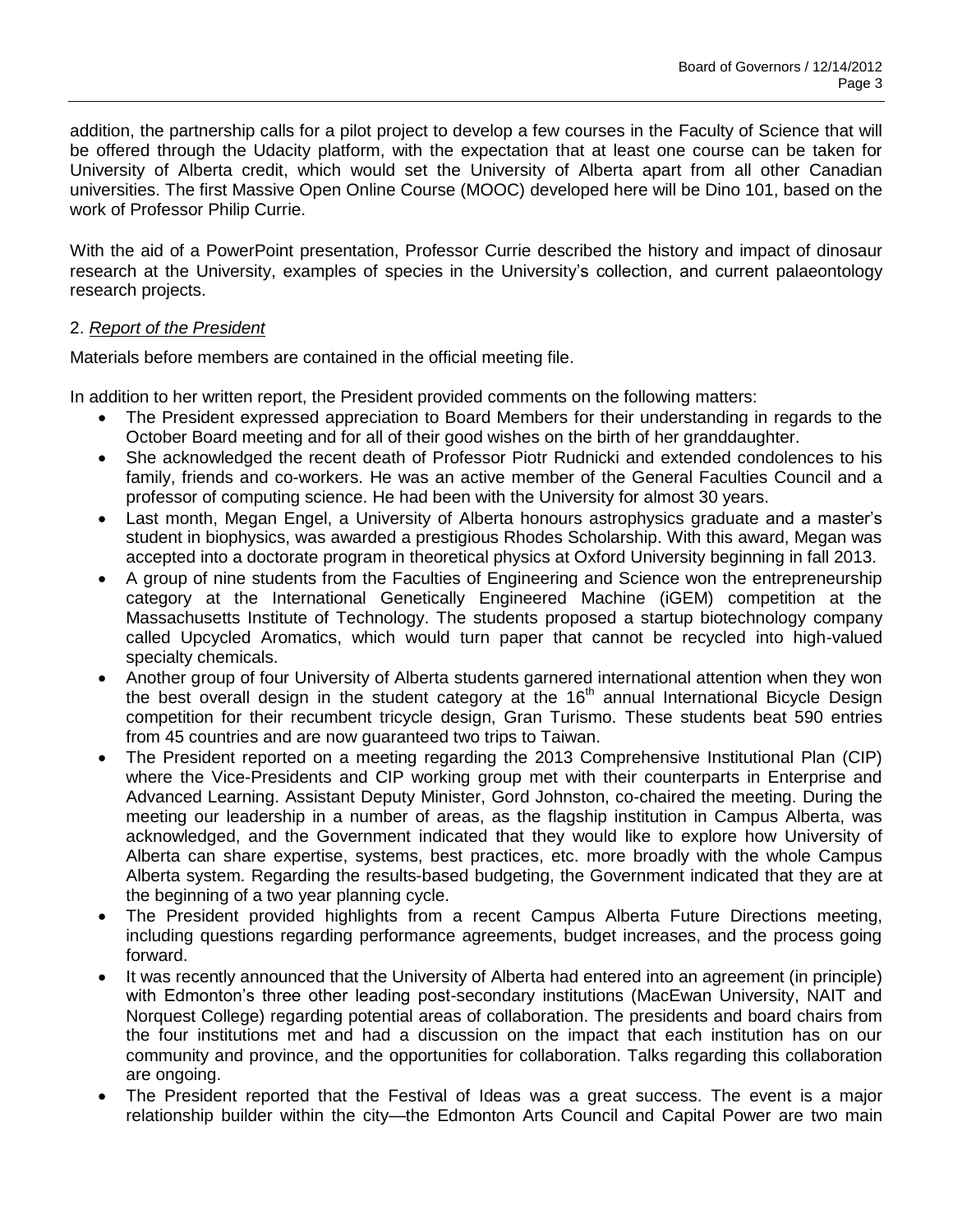sponsors. Approximately 5,700 people attended the events over the five days. This included two events in Calgary and one in Camrose in addition to the events in Edmonton.

- The President also reported on the recent President's Society Dinner and recruitment events and a related op-ed piece in Vancouver.
- The University of Alberta, in partnership with the Universities of British Columbia and Toronto, has been successful in our application for the Canada-India Research Centre of Excellence (CIRCE) . Our joint application, IC-IMPACTS (India-Canada Centre for Innovative Multidisciplinary Partnerships to Accelerate Transformation and Sustainability) will bring together teams of Canadian and Indian researchers and others to focus on three key areas: safe drinking water, reliable infrastructure and effective prevention and treatment of water-borne and infectious diseases.

The President responded to questions and comments from members regarding the following matters: the communication protocol for recognizing award-winning students and their professors; how it is ensured that research funding is leveraged and that resulting opportunities are capitalized upon; whether accessibility issues are being discussed with the Provincial Government; if a White Paper is expected regarding the future of Campus Alberta and, if so, the expected timetable for delivery; and clarification regarding the results-based budgeting initiative.

## 3. *Approval of the Open Session Minutes of October 19, 2012 and November 14, 2012*

The motion was moved and seconded.

THAT the Board of Governors adopt the Open Session Minutes of its meetings on:

- October 19, 2012, and
- November 14, 2012 (electronic vote)

**CARRIED**

# **ACTION ITEMS**

- 4. *Report of the Finance and Property Committee*
- 4.1 University of Alberta 2013-2014 General Tuition Fee Proposal

Materials before members are contained in the official meeting file.

*Presenter:* Martin Ferguson-Pell, Acting Provost and Vice-President (Academic); Phyllis Clark, Vice-President (Finance and Administration); Ashlyn Bernier, President, Graduate Students' Association; Colten Yamagishi, President, Students' Union.

*Purpose of the Proposal:* To set tuition fees for the 2013-2014 academic year.

## *Discussion:*

Dr Ferguson-Pell and Ms Clark reviewed the Administration's proposal, using a PowerPoint presentation. Ms Clark outlined the University's current budget situation and the role it plays when determining tuition for the coming year. She outlined the history of the tuition regulation and described in detail the tuition proposal before members. Regarding Program/Course Differential Fee and Market Modifier Fees, she provided interprovincial comparisons, outlined bursaries and award expenditures, and described income by educational attainment.

Dr Bernier provided verbal remarks on behalf of the Graduate Students' Association. She stated that in her view tuition is not only the monetary component of an education, designed to offset the costs of that education, but also an investment in the future and a motivator to work hard. She added that the value of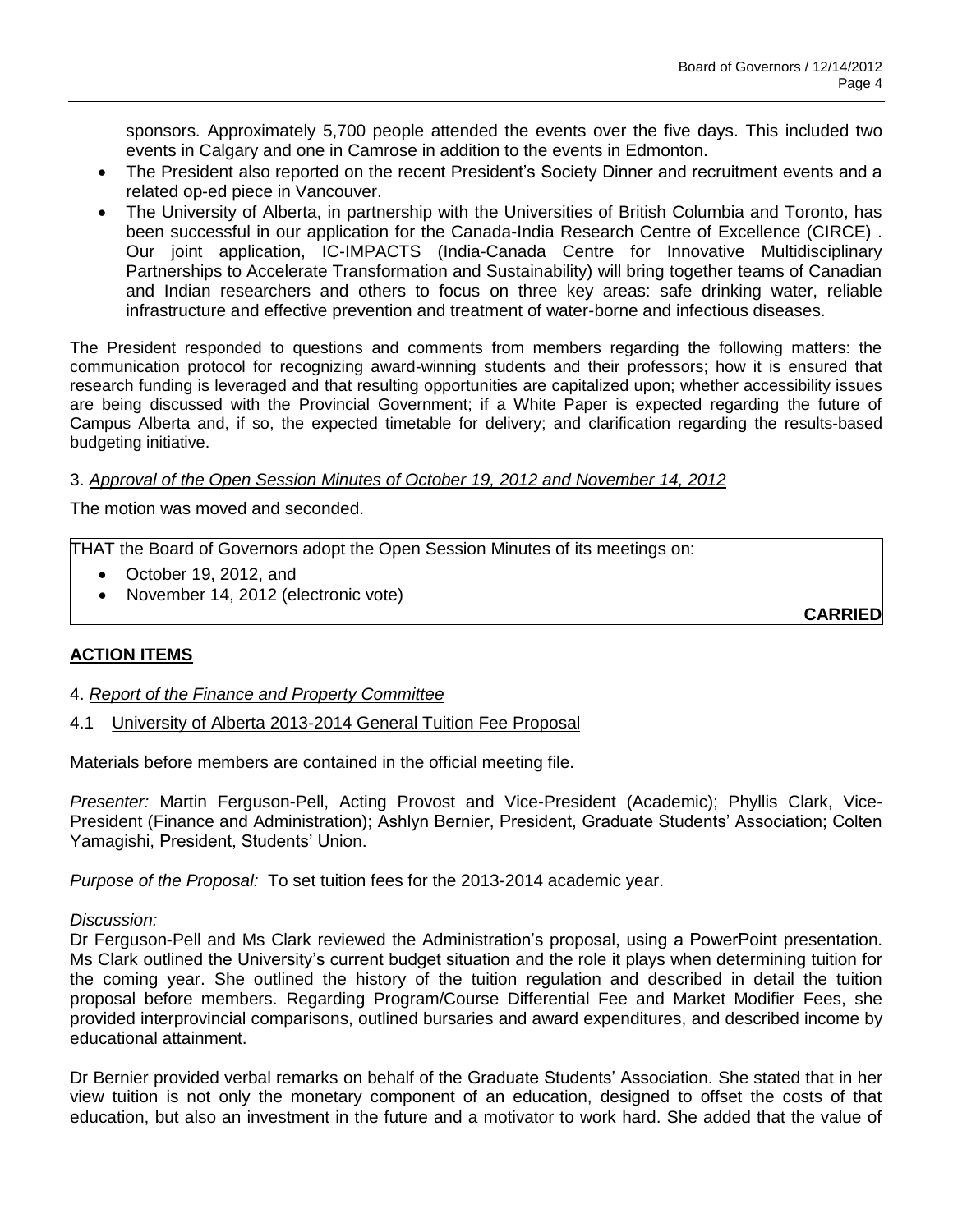the education received is central to this discussion, urging the Board to consider how the value to students is being increased each time the Board considers a tuition and/or fee increase.

Mr Yamagishi made his presentation to the Board with the aid of a PowerPoint presentation. He highlighted the percentage increase in Alberta against increases elsewhere in Canada; compared the national and provincial average increases in additional compulsory fees against those at the University of Alberta; the impact of fees on students, and the current post-secondary education environment in Alberta. Mr Yamagishi also detailed ongoing concerns regarding the Common Student Space, Sustainability and Services (CoSSS) fee including: a lack of clarity regarding how the fee is allocated; that some services supported by the fee do not have a clear link between service and instruction; CoSSS funded unit accountability; and a request that the fee be approved annually to demonstrate that it is a temporary fee.

In response, Ms Clark noted that only instructional fees, not mandatory non-instructional fees such as the CoSSS fee, were being approved at this meeting. She provided additional national comparisons related to undergraduate domestic and internal tuition fees and graduate domestic and tuition fees.

Dr Ferguson-Pell, Ms Clark, Dr Bernier and Mr Yamagishi responded to questions from the Board regarding the following matters: why more funding is not invested in scholarships; whether a cap on increases applies to international differential fees; and clarity regarding the cost increase for the coming year and major pressures on the budget. Members engaged in a discussion regarding the following issues: the impact of increasing tuition and fees on accessibility; the level of funding support received from the Provincial Government; average student debt elsewhere; and the importance of increasing the quality of the education delivered to students.

The motion was moved and seconded.

THAT the Board of Governors, on the recommendation of the Board Finance and Property Committee and the General Faculties Council Academic Planning Committee, approve a proposal from the University Administration for a general tuition fee increase of 2.15%, effective September 1, 2013 and as illustrated in the table below.

|                                                    |             |             | Change <sup>b</sup> |       |
|----------------------------------------------------|-------------|-------------|---------------------|-------|
| Undergraduate Tuition Fee Proposal <sup>a, c</sup> | 2012-13     | 2013-14     | S                   | $\%$  |
| Domestic (Arts and Science)                        | \$5,269.20  | \$5,382.00  | \$112.80            | 2.14% |
| International, Base (Arts and Science)             | \$5,269.20  | \$5,382.00  | \$112.80            |       |
| International, Differential (Arts and Science)     | \$13,048.80 | \$13,328.40 | \$279.60            | 2.14% |
| <b>Total International (Arts and Science)</b>      | \$18,318.00 | \$18,710.40 | \$392.40            |       |
|                                                    |             |             | Change <sup>b</sup> |       |
| <b>Business Administration Diploma<sup>a</sup></b> | 2012-13     | 2013-14     | S                   | %     |
| Domestic                                           | \$2,799.60  | \$2,859.60  | \$60.00             | 2.14% |
| International, Base                                | \$2,799.60  | \$2,859.60  | \$60.00             |       |
| International, Differential                        | \$6,943.20  | \$7,092.00  | \$148.80            | 2.14% |
| Total, International                               | \$9,742.80  | \$9,951.60  | \$208.80            |       |
|                                                    |             |             | Change <sup>b</sup> |       |
| Graduate Tuition Fee Proposal <sup>a, c</sup>      | 2012-13     | 2013-14     | \$                  | $\%$  |
| Domestic, Course Based                             | \$3,708.00  | \$3,787.20  | \$79.20             | 2.14% |
| International, Course Based (Base Tuition)         | \$3,708.00  | \$3,787.20  | \$79.20             |       |
| International, Course Based (Differential)         | \$3,708.00  | \$3,787.20  | \$79.20             | 2.14% |
| <b>Total International (Course Based)</b>          | \$7,416.00  | \$7,574.40  | \$158.40            |       |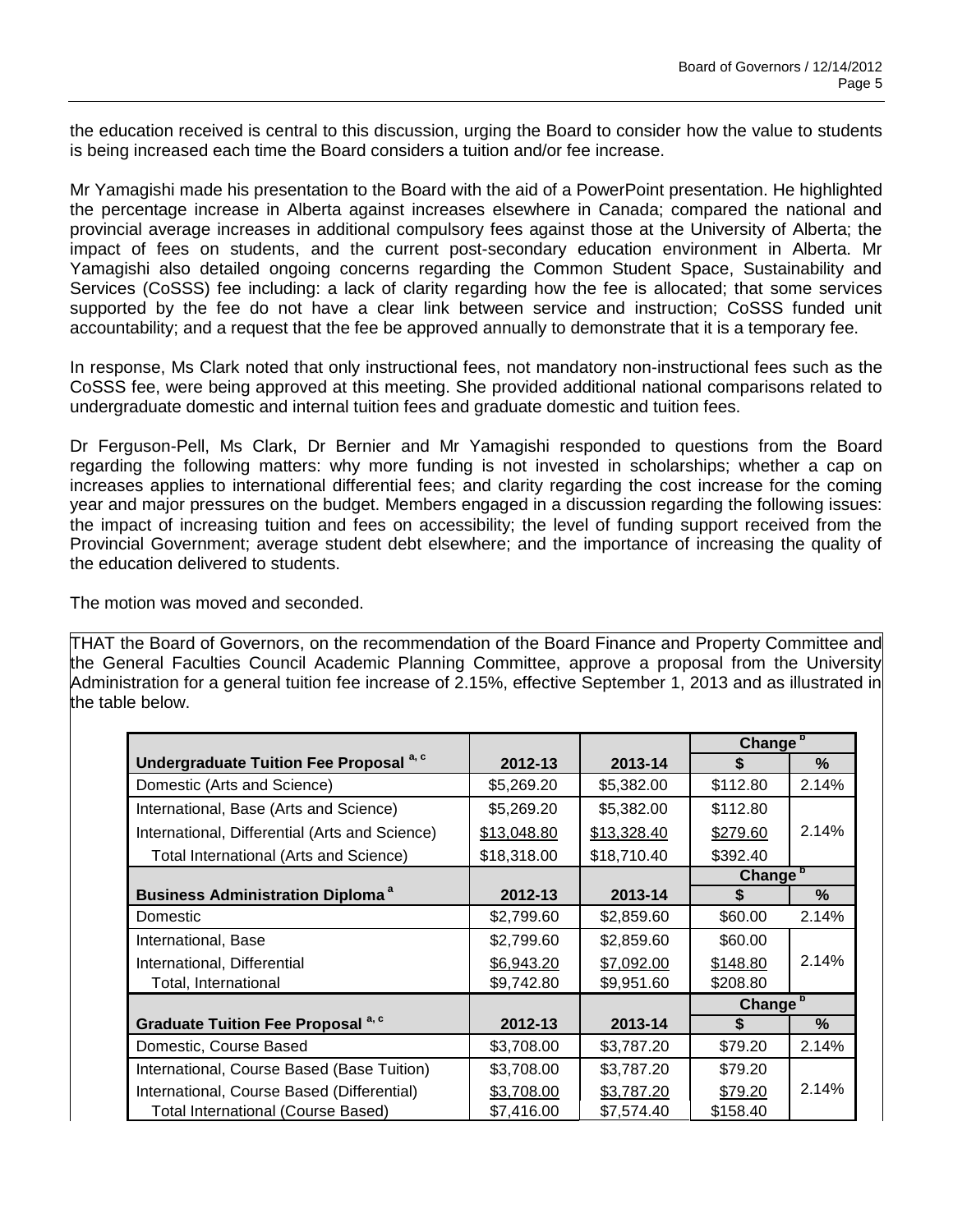| Domestic, Thesis 919 <sup>d</sup>                                                       | \$2,312.80               | \$2,362.52               | \$49.72            | 2.15% |
|-----------------------------------------------------------------------------------------|--------------------------|--------------------------|--------------------|-------|
| International, Thesis 919 (Base Tuition)                                                | \$2,312.80               | \$2,362.52               | \$49.72            |       |
| International, Thesis 919 (Differential)<br>Total International Thesis 919 <sup>d</sup> | \$2,312.80<br>\$4,625.60 | \$2,362.52<br>\$4,725.04 | \$49.72<br>\$99.44 | 2.15% |
| Domestic, Thesis Based <sup>e</sup>                                                     | \$2,778.00               | \$2,837.64               | \$59.64            | 2.15% |
| International, Thesis Based (Base Tuition)                                              | \$2,778.00               | \$2,837.64               | \$59.64            |       |
| International, Thesis Based (Differential)                                              | \$2,769.48               | \$2,829.00               | \$59.52            | 2.15% |
| Total International, Thesis <sup>e</sup>                                                | \$5,547.48               | \$5,666.64               | \$119.16           |       |

(a) Values are based on a full-time per term and full-time per year.

(b) Tuition increases are applied to the fee index. As such, the effective year over year percentage change on the overall full-time program may be below 2.15%.

(c) Excludes applicable market modifier and/or program specific differential fees.

(d) Tuition applies to thesis students who were admitted to the program of study prior to Fall 2011 and are assessed the reduced thesis rate.

(e) Tuition applies to thesis students who were admitted to the program of study beginning in Fall 2011 or later; this is based on an annual fee assessment (including spring/summer).

### **CARRIED**

Mr Yamagishi and Mr Kelly opposed.

## 4.2 University of Alberta 2013-2014 Program/Course Differential Fee and Market Modifier Fee Proposal

Materials before members are contained in the official meeting file.

*Presenter:* Martin Ferguson-Pell, Acting Provost and Vice-President (Academic); Phyllis Clark, Vice-President (Finance and Administration)

*Purpose of the Proposal:* To set differential/market modifier fees for the 2013-2014 academic year.

#### *Discussion:*

This item was included in the discussion of Item 4.1 (University of Alberta 2013 - 2014 Tuition Fee Proposal) as the proposals are directly related.

The motion was moved and seconded.

THAT the Board of Governors, on the recommendation of the Board Finance and Property Committee and the General Faculties Council Academic Planning Committee, approve a proposal from the University Administration for a fee increase to program differentials, course differentials, and market modifiers of 2.15%, effective September 1, 2013, for:

- a) Faculty of Law, Juris Doctor (JD) program;
- b) Faculty of Business, Master of Business Administration (MBA) program;
- c) Faculty of Medicine and Dentistry, Doctor of Medicine (MD) program;
- d) Faculty of Business, Undergraduate Business courses;
- e) Faculty of Engineering, Undergraduate Engineering courses;
- f) Faculty of Pharmaceutical Sciences, Pharmacy program; and,
- g) Graduate Studies, Thesis Based.

as set out in the table below.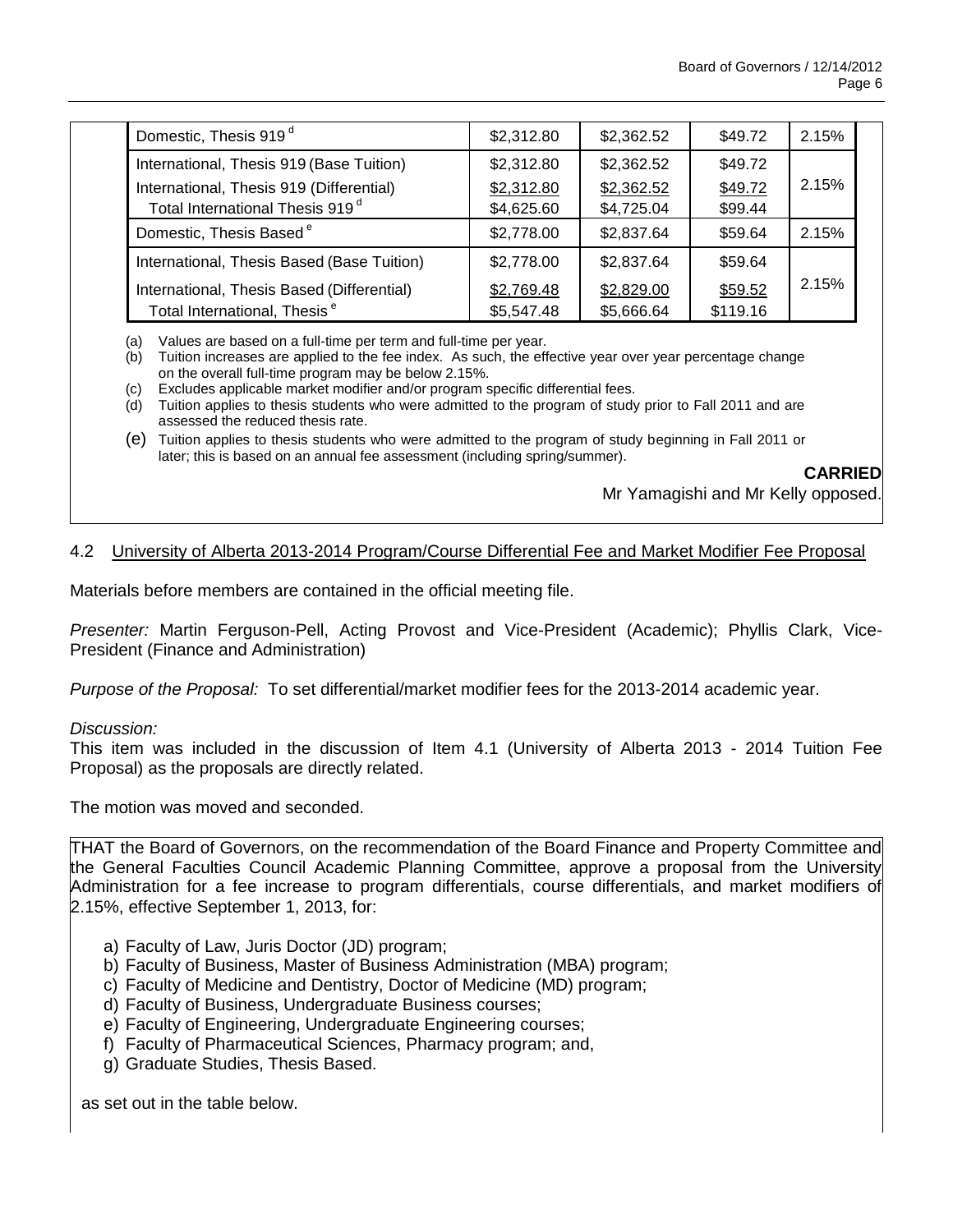| <b>Program &amp; Course Differential</b>     |                        |                        | Change <sup>b</sup>   |       |
|----------------------------------------------|------------------------|------------------------|-----------------------|-------|
| Fee Proposal <sup>a</sup>                    | 2012-13                | 2013-14                |                       | $\%$  |
| Juris Doctor (JD) Program                    | \$4,500.60             | \$4,597.36             | \$96.76               | 2.15% |
| MBA Program                                  | \$591.96<br>per course | \$604.68<br>per course | \$12.72<br>per course | 2.15% |
| MD Program                                   | \$4,500.60             | \$4,597.36             | \$96.76               | 2.15% |
|                                              |                        |                        | Change <sup>b</sup>   |       |
| Market Modifier Fee Proposal <sup>a, c</sup> | 2012-13                | 2013-14                |                       | $\%$  |
| <b>Business</b>                              | \$207.72<br>per course | \$212.18<br>per course | \$4.46<br>per course  | 2.15% |
| Engineering                                  | \$175.64<br>per course | \$179.40<br>per course | \$3.76<br>per course  | 2.14% |
| Pharmacy                                     | \$400.20<br>per course | \$408.72<br>per course | \$8.52<br>per course  | 2.13% |
| Graduate, Thesis Based <sup>d</sup>          | \$848.28               | \$866.40               | \$18.12               | 2.14% |

(a) Values are based on a full-time per term and full-time per year, unless otherwise stated.

(b) Tuition increases are applied to the fee index. As such, the effective year over year percentage change on the overall full-time program may be below 2.15%.

(c) A grand-parenting structure applies in each case to allow for the exemption of these fees, under specific conditions, for students registered prior to September 2011.

(d) Graduate Market Modifier applies only to thesis students beginning their program of study in Fall 2011 or later and is based on an annual fee assessment (including spring/summer).

**CARRIED**

Mr Yamagishi and Mr Kelly opposed

# 4.3 2013-2014 Residence Rental Rate Proposal

Materials before members are contained in the official meeting file.

*Presenter:* Don Hickey, Vice-President (Facilities and Operations); Doug Dawson, Executive Director, Ancillary Services, Facilities and Operations; Colten Yamagishi, President, Students' Union.

*Purpose of the Proposal:* To present the proposal for the 2013-2014 residence rate increases.

## *Discussion:*

With the aid of a PowerPoint presentation, Mr Hickey and Mr Dawson provided background information regarding Ancillary Services and its priorities for residences, including: developing reserves; achieving operating efficiencies; occupancy management; expansion and modernization; and making progress against deferred maintenance. Mr Hickey discussed in detail the proposal before members, noting that recommended rates would be competitive and in-line with the marketplace.

Mr Hickey and Mr Dawson responded to questions and comments from members regarding the following matters: how residence rates compare to those in the private sector; the source of funds for residence life programming; the impact of increasing costs on accessibility; clarity regarding four and eight month terms; occupancy rates; whether base increase is based on Consumer Price Index (CPI); and increases in expenses in Residence Services.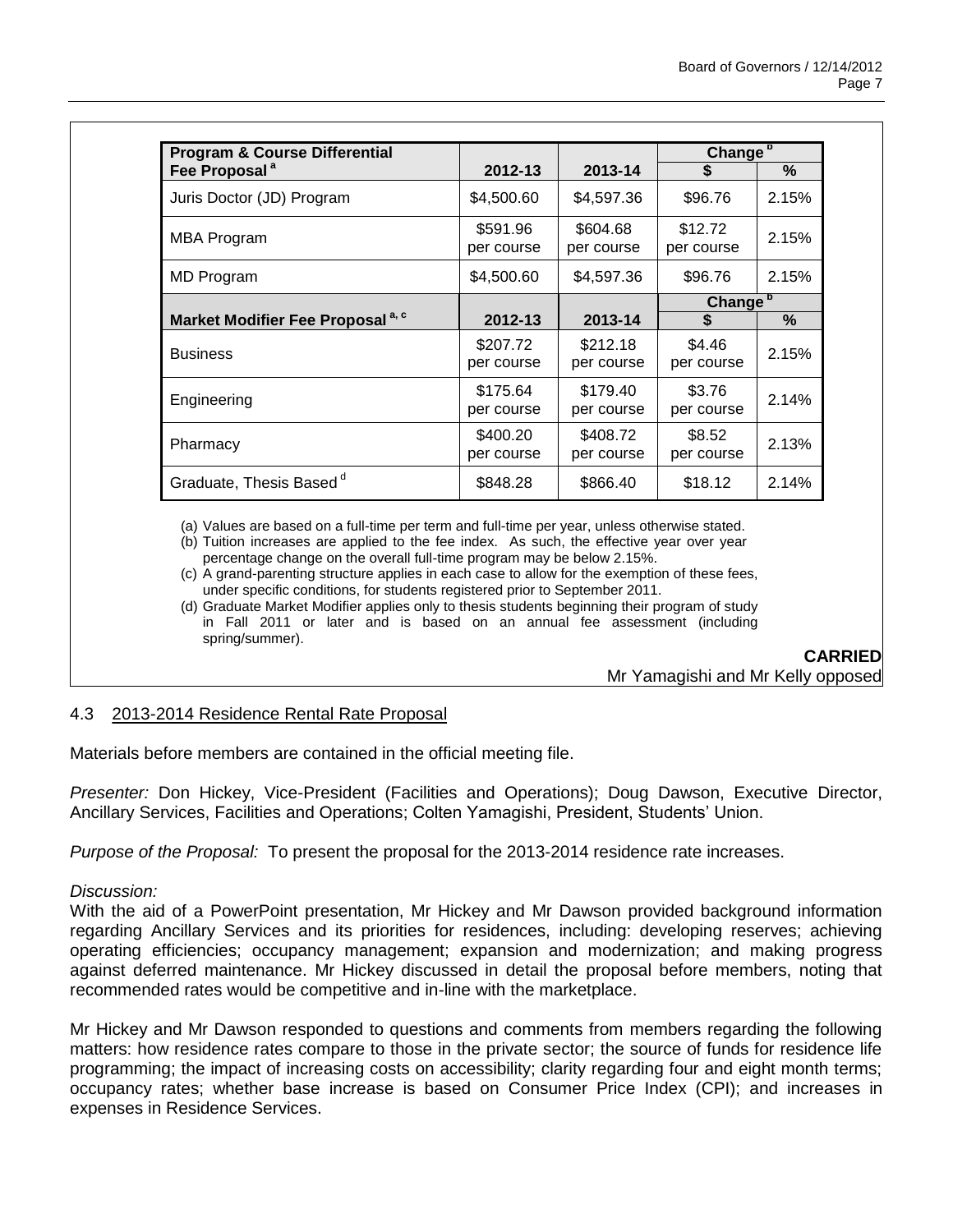Mr Yamagishi provided a PowerPoint presentation highlighting that the proposed aggregate increase for 2013/14 is 2.36% while the CPI increase for 2012/13 is estimated to be 2.15%, adding that the Students' Union is opposed to increases surpassing CPI. He outlined the history of rent increases, noting their impact on students, and presented a motion for consideration. Mr Dick Wilson, Chair of Board Property and Finance Committee (BFPC), reported that this motion had been presented and defeated at BFPC.

The motion was moved and seconded.

THAT the Board of Governors amend the 2013-2014 Residence Rate Proposal to limit the aggregate rent increase from exceeding 2.15% (CPI).

**DEFEATED**

The motion was moved and seconded.

THAT the Board of Governors, on the recommendation of the Board Finance and Property Committee, approve the 2013-2014 Residence Rate Proposal, as set forth in Attachment 1, effective May 1, 2013.

> **CARRIED** Mr Yamagishi and Mr Kelly opposed

4.4 Board of Governors' Delegation to General Faculties' Council

Materials before members are contained in the official meeting file.

*Presenter:* Don Hickey, Vice-President (Facilities and Operations); Marion Haggarty-France, University **Secretary** 

*Purpose of the Proposal:* To formalize current operating practices of Board of Governors delegation to General Faculties Council (GFC).

## *Discussion:*

Mr Hickey introduced the item, noting that the terms of reference of the General Faculties Council Facilities Development Committee identified responsibility regarding the general space programs, the design and use of new and repurposed facilities, and advice regarding siting. A record of the Board approving such a delegation could not be located. He added that this delegation reflects current practice and would not alter the Board's responsibility for the Long Range Development Plan or Capital Plan.

The motion was moved and seconded.

THAT the Board of Governors, on the recommendation of the Board Finance and Property Committee, affirms the delegation of authority to General Faculties Council (GFC) for the responsibilities as per the Terms of Reference for GFC Facilities Development Committee (FDC).

**CARRIED**

5. *Report of the Learning and Discovery Committee*

5.1 Proposal to Establish a Department of Women's and Gender Studies (Faculty of Arts) (and Concurrent Termination of the Faculty's Women's Studies Program)

Materials before members are contained in the official meeting file.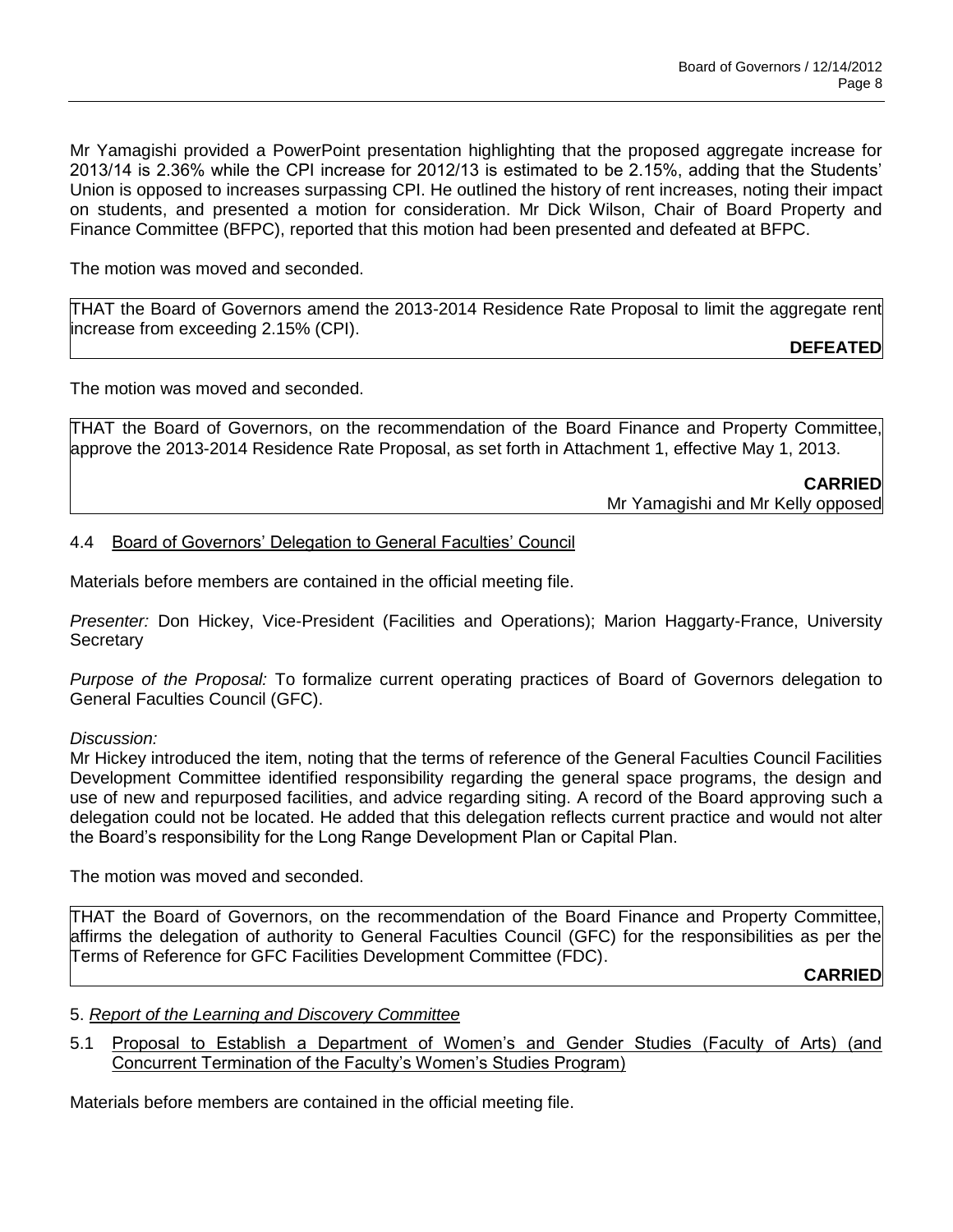*Presenters:* Martin Ferguson-Pell, Acting Provost and Vice-President (Academic); Lesley Cormack, Dean, Faculty of Arts.

*Purpose of the Proposal:* To transform the existing Women's Studies Program into a Department of Women's and Gender Studies. The Program currently operates much like a Department, with a Chair who sits on the Faculty Evaluation Committee (FEC), pre-tenured and tenured faculty, and the responsibility for managing its own budget and teaching plan. The proposal is also a response to the recommendation of the 2008 Academic Unit Review that the Program become a Department.

### *Discussion:*

Dr Ferguson-Pell presented the item, noting that the proposal was a resource-neutral move that would formalize the status quo.

Dean Cormack reported that the name change would have an important academic element as the Department status would signal to the academic world that the University is a leader in this discipline and would allow the University to respond to an expansion and shift in the field. She noted that the program has acted as a Department since the mid-1990s and that the Provost had agreed to the proposal following a Unit Review conducted in 2008. She added that an embedded master's program is currently awaiting Government approval.

The presenters responded to questions and comments from members regarding the following matters: why the Department is not being named "Gender Studies"; whether there was support for the proposal in the academy; the academic significance of Departmental status; and whether other Canadian universities have similar Departments.

President Samarasekera questioned the proposed Department's relatively small size, given that it will house just 5.25 full-time equivalent professors, noting that most University Departments have dozens of researchers. She also asked whether the University would be would be better served by creating a different type of entity, such as a Centre or Institute, which tend to be less rigid structures with an openness for collaboration.

Members engaged in a discussion regarding the general question of what differentiates the need for a Department versus a Centre or Institute and the process employed when making a decision regarding what type of entity is appropriate. Among the issues discussed was the question of whether or not current policy allows teaching to occur at Centres and Institutes, and the role that played in the proposal not coming forward as a Centre or Institute. The President noted that the process of determining what sort of infrastructure to apply to a field of study needs legitimacy.

Following this discussion, the Chair requested that Dr Ferguson-Pell instruct his office to identify a way to standardize this process and define the requirements for the creation of Departments, Centres and Institutes. He asked that this be reported to the Board through the Board Learning and Discovery Committee.

When a question arose as to how the proposal had reached the Board when these issues remained in question, Mike Belosevic, General Faculties Council (GFC) representative, reported that questions regarding department size, representation and cost had been carefully considered at GFC, where the move to grant department status was given virtually unanimous support.

The motion was moved and seconded.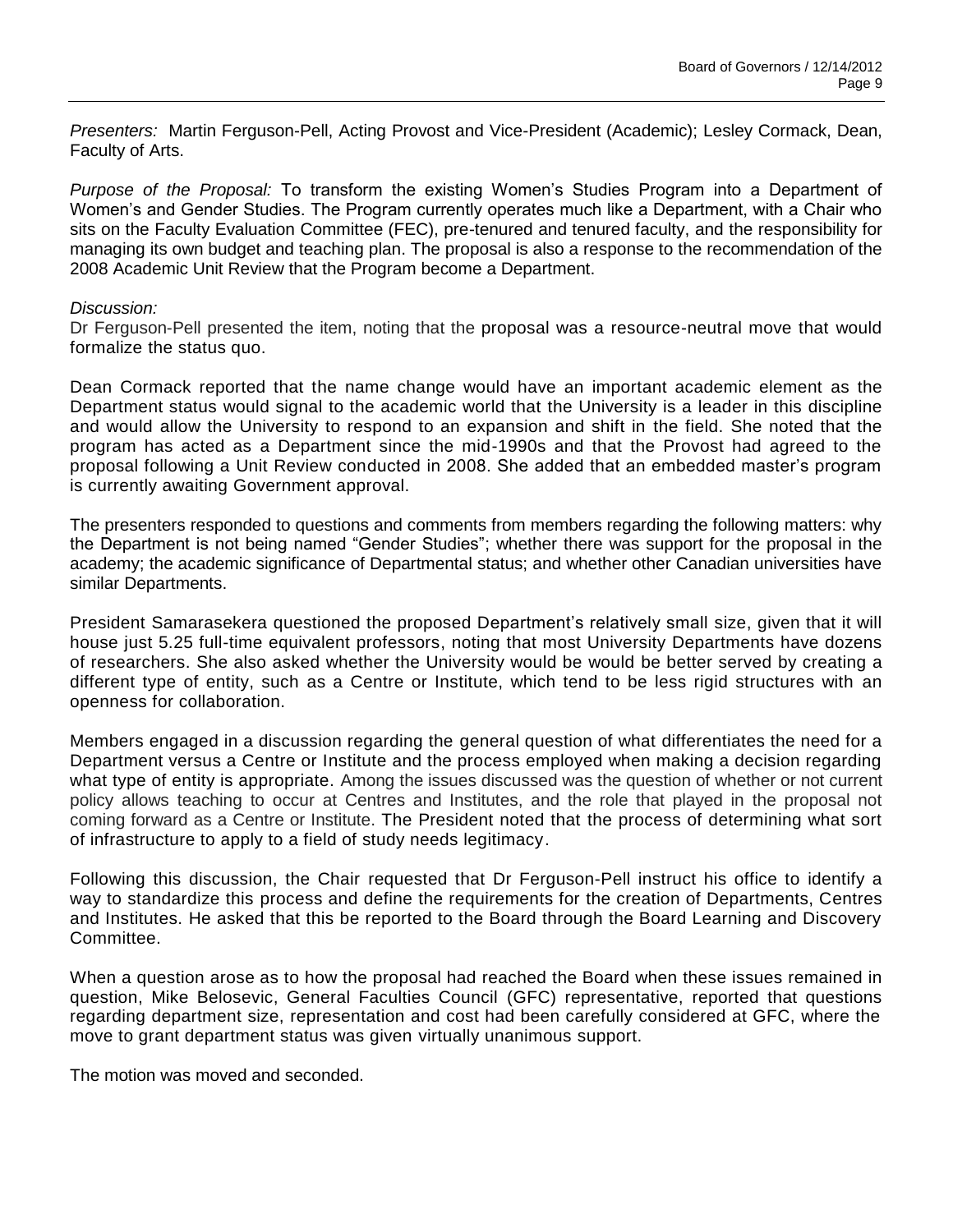THAT the Board of Governors, on the recommendation of the Board Learning and Discovery Committee and General Faculties Council, approve the proposal from the Faculty of Arts for the formal establishment of the Department of Women's and Gender Studies, as submitted by the Dean of the Faculty of Arts and as set forth in Attachment 1, and the concurrent termination of the Faculty of Arts' Women Studies Program, all to take effect January 1, 2013.

**CARRIED**

# **INFORMATION REPORTS**

6 Report of the Audit Committee

Materials before members are contained in the official meeting file.

Mr Don Matthew, Chair of the Audit Committee, presented the Committee's Report to the Board of Governors. He reported on a recently held public-sector institution audit committee day hosted by the Provincial Government and congratulated Ms Clark on the presentation she made there, and noted that preparation for the adoption of new accounting standards for financial statement statement reporting is tracking according to schedule and that in the Office of the Auditor General's recent report, of the 30 recommendations to post-secondary institutions, only one was for the University of Alberta.

## 7 Report of the Finance and Property Committee

Materials before members are contained in the official meeting file.

Mr Dick Wilson, Chair of the Finance and Property Committee, presented the Committee's Report to the Board of Governors.

## 8 Report of the Human Resources and Compensation Committee

Materials before members are contained in the official meeting file.

Mr Bob Teskey, Chair of the Human Resources and Compensation Committee, presented the Committee's Report to the Board of Governors.

9 Report of the Learning and Discovery Committee

Materials before members are contained in the official meeting file.

Mr Bernd Reuscher, Vice-Chair of the Learning and Discovery Committee, presented the Committee's Report to the Board of Governors.

## 10 Report of the Safety, Health and Environment Committee

Materials before members are contained in the official meeting file.

Mr Jim Hole, Chair of the Safety, Health and Environment Committee, presented the Committee's Report to the Board of Governors.

11 Report of the University Relations Committee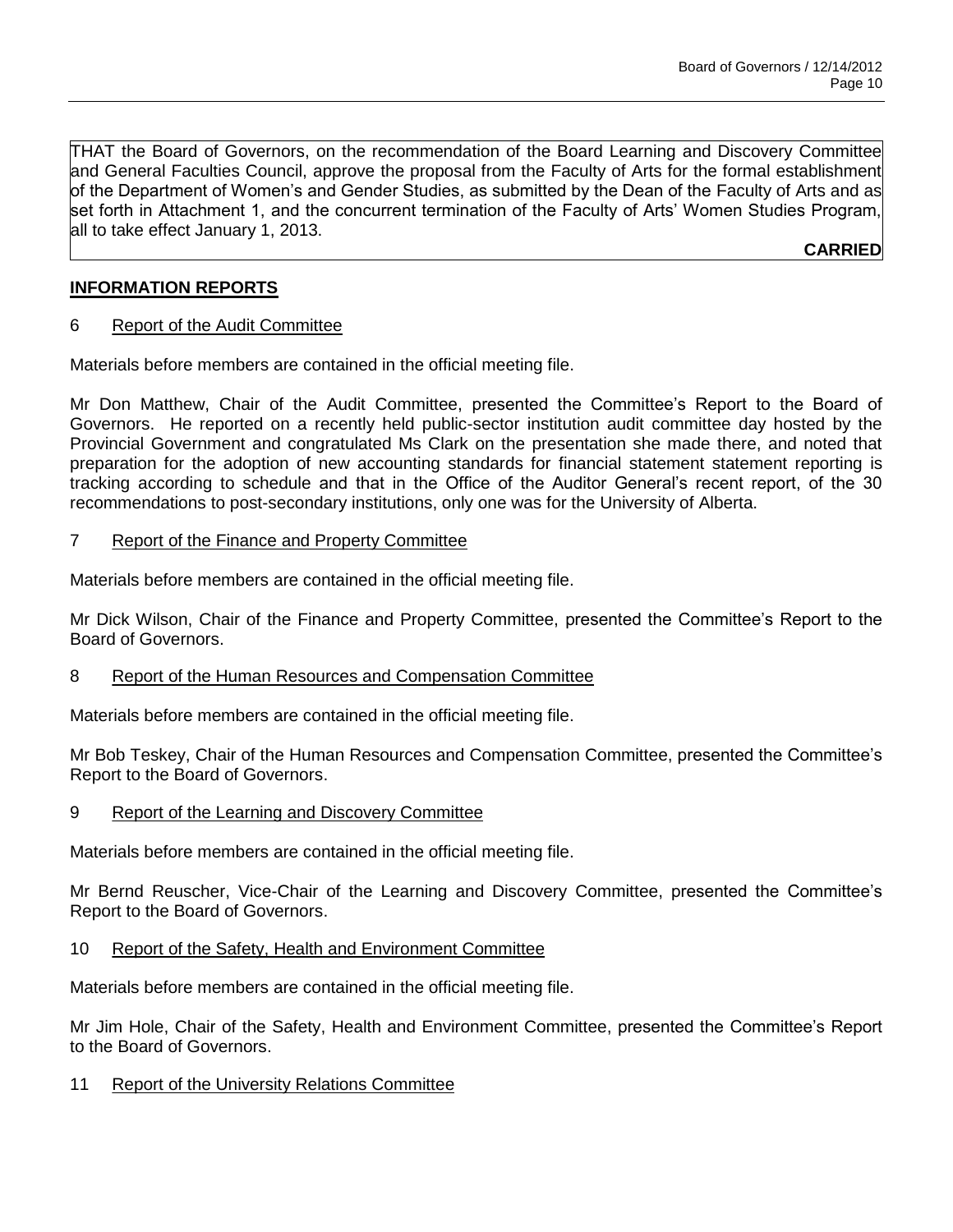Materials before members are contained in the official meeting file.

Ms Agnes Hoveland, Chair of the University Relations Committee, presented the Committee's Report to the Board of Governors, highlighting the Pierian Spring Event.

The Board Chair congratulated Mr Outar for the Case for Support.

## **REGULAR REPORTS**

### 12.1 Report of the Chancellor

Materials before members are contained in the official meeting file.

Mr Ralph Young, Chancellor, presented the Report of the Chancellor to the Board of Governors. The Chancellor remarked on the success of recent Convocation events and stressed the importance of the Senate community engagement activities.

### 12.2 Report of the Alumni Association

Materials before members are contained in the official meeting file.

Messrs Don Fleming and Jim Hole, Alumni Representatives, presented the Alumni Association Report to the Board of Governors. Members were encouraged to submit nominations for the upcoming Alumni Recognition Awards.

### 12.3 Report of the Students' Union

Materials before members are contained in the official meeting file.

Mr Colten Yamagishi, President, Students' Union, presented the Students' Union Report to the Board of Governors. He noted that a report regarding Lister Centre was included, and highlighted that the U-Pass had been approved for an additional four years, that the Council of Alberta University Students is planning a major conference to take place in February 2013, and outcomes from a recent trip to Ottawa.

#### 12.4 Report of the Graduate Students' Association

Materials before members are contained in the official meeting file.

Dr Ashlyn Bernier, President, Graduate Students' Association, presented the Graduate Students' Association Report to the Board of Governors. She noted that the GSA's audited 2011/12 financial statements were appended to the report and that a balanced budget is currently projected for the Association.

#### 12.5 Report of the Association of Academic Staff of the University of Alberta (AASUA)

Materials before members are contained in the official meeting file.

Mr Wayne Renke, AASUA Representative, presented the AASUA Report to the Board of Governors. He provided remarks regarding the Udacity agreement.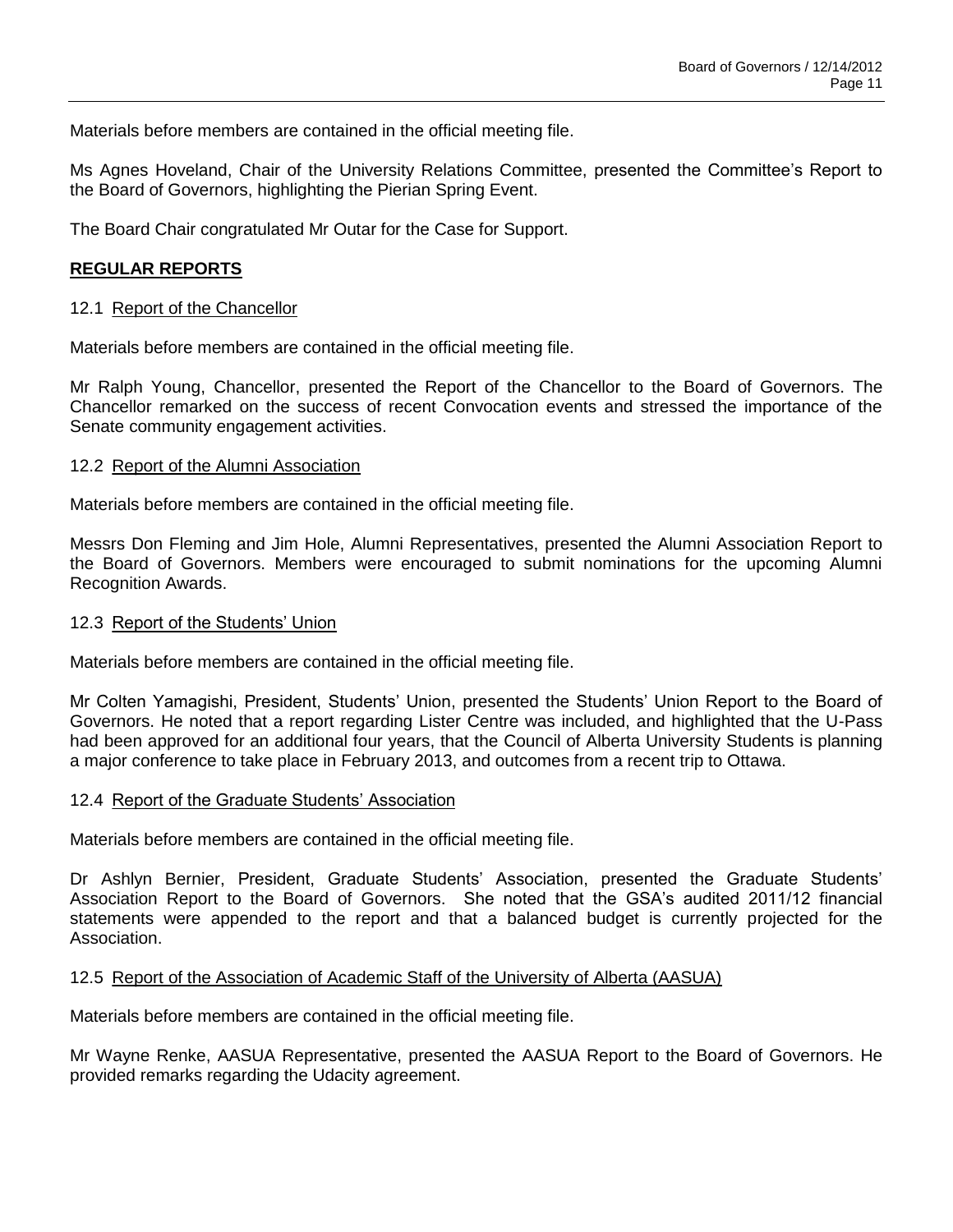## 12.6 Report of Non-Academic Staff Association (NASA)

Materials before members are contained in the official meeting file.

Mr Christopher Pu, NASA Representative, presented the NASA Report to the Board of Governors. He provided remarks regarding the annual seasonal celebration.

## 12.7 Report of the General Faculties Council (GFC)

Materials before members are contained in the official meeting file.

Dr Miodrag (Mike) Belosevic, GFC Representative, presented the GFC Report to the Board of Governors.

## 13 Board Chair and Board Member Activity Report

Materials before members are contained in the official meeting file.

Mr Douglas Goss, Chair, Board of Governors, presented the Board Chair and Board Member Activity Report.

The Chair responded to questions from members regarding the University's Roles and Mandate document and the University's federal priorities.

## **ACTION ITEM**

## 13.1 Board Committee Appointments

Materials before members are contained in the official meeting file.

*Presenters:* Douglas Goss, Chair, Board of Governors; Marion Haggarty-France, University Secretary

*Purpose of the Proposal:* To consider a new appointment to Board of Governors' Committees.

*Discussion:* There was no discussion.

The motion was moved and seconded.

THAT the Board of Governors, on the recommendation of the Board Chair, Mr. Douglas Goss, approve the appointments to the Board and other Committees as set forth in Attachment 1 to the agenda documentation.

**CARRIED**

## **REGULAR REPORTS**

14 Other Business

There was no other business.